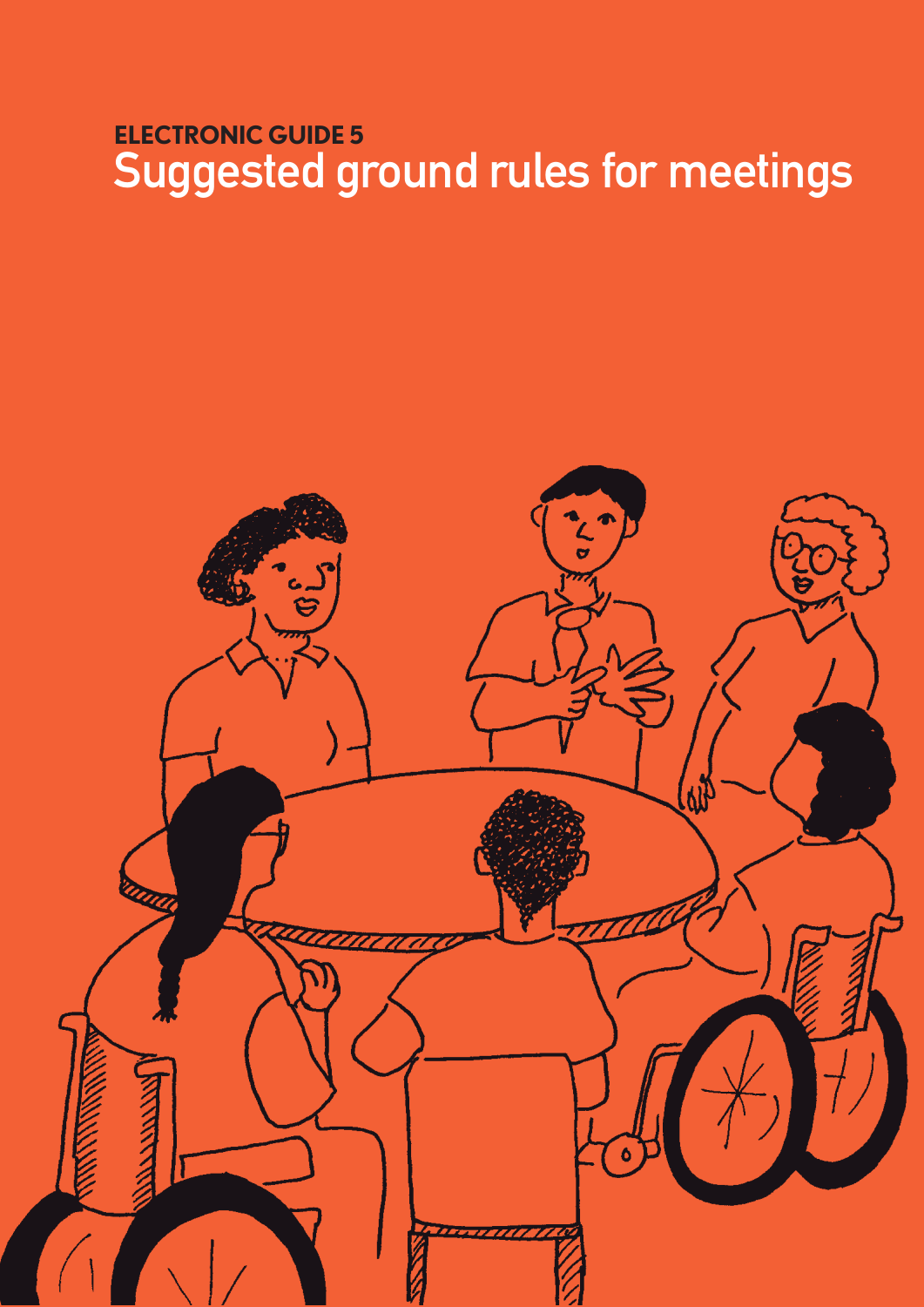## How we like to do things

- At the start of each meeting we will go round the table and people will say their name.
- Respect what each person needs to join in the meeting.
- Respect and value that everyone is different and will think differently about things. We are happy that everyone is different and thinks differently.
- Listen to each other.
- Only one person speak at a time.
- When you speak you need to say your name and to raise your hand or do whatever you can to let others know you are the speaker.
- Do not interrupt speaker. If you need to, ask the chair-person.
- Use plain and simple English. Do not talk for too long, and talk slowly. We understand that for some people with some impairments it might be necessary for them to speak for a longer time and that is OK.
- If you don't understand what someone is saying, please ask them to repeat it or explain it. You are probably not the only person who doesn't understand.
- Be aware that covering your mouth when speaking might make it difficult for people to read your lips or hear what you say.
- Use words in full, like Shaping Our Lives instead of SOL.
- Respect each others personal space.
- During the meeting we will make every effort to keep to agreed timings.
- In any reports or discussions after the event do not use people's names when personal things have been discussed, for example when people talk about something that has happened to them in confidence.
- Be polite, don't be rude to each other. If you disagree about something concentrate on the thing you are talking about not the person involved.